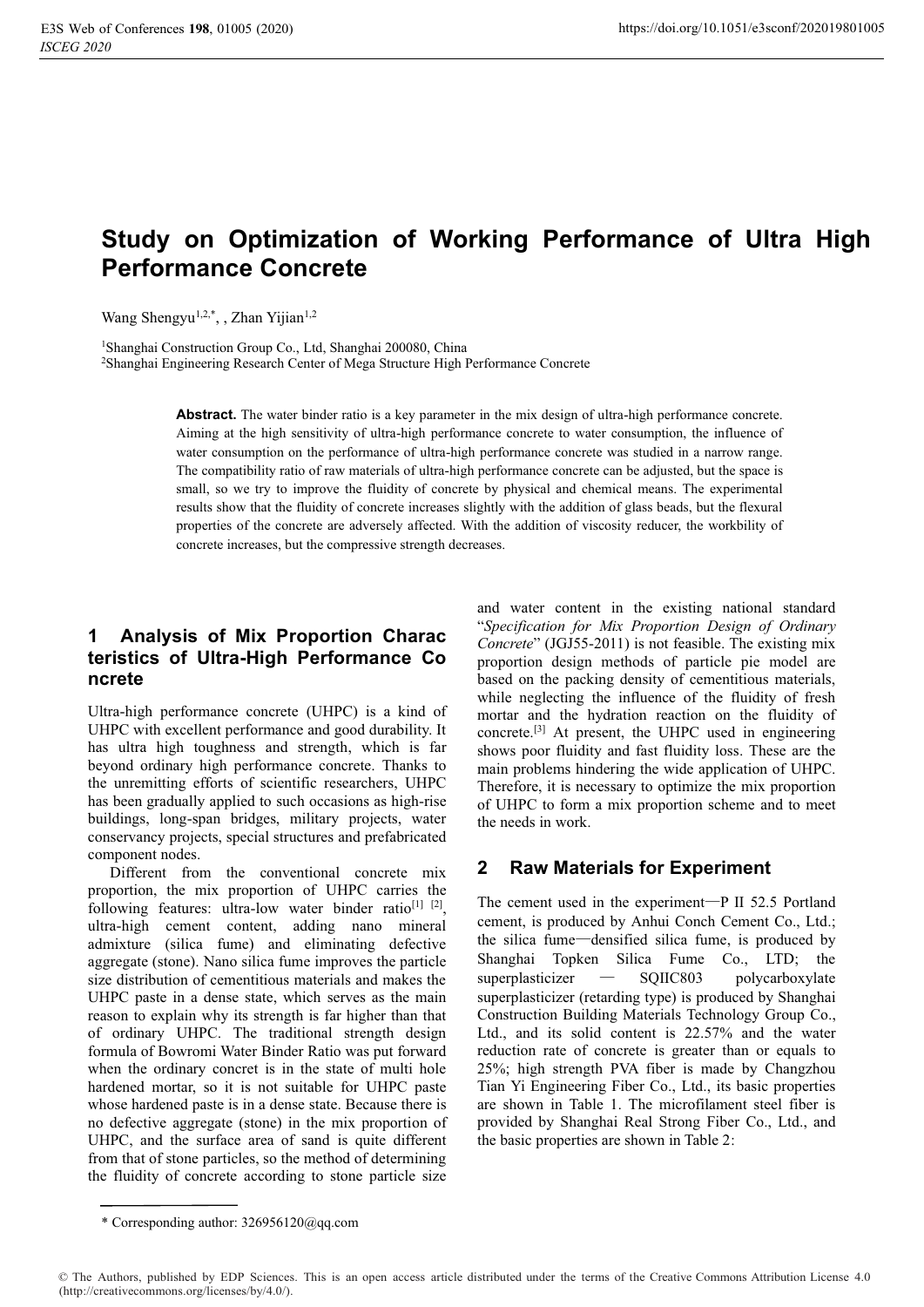| <b>Table 1</b> Performance of high strength PVA fiber |                                                                                                   |                   |                                                       |                    |  |  |  |
|-------------------------------------------------------|---------------------------------------------------------------------------------------------------|-------------------|-------------------------------------------------------|--------------------|--|--|--|
|                                                       | Diamete $(\mu m)$                                                                                 | Elongation $(\%)$ | Breaking strength (MPa)                               | Density $(g/cm^3)$ |  |  |  |
| High strength PVA fiber                               | $12 - 14$                                                                                         | $6.0 - 8.0$       | >1000                                                 | 1.30               |  |  |  |
|                                                       | Table 2                                                                                           |                   | Properties of copper plated microfilament steel fiber |                    |  |  |  |
|                                                       | Number of fibers ( $\approx$ piece/Kg)<br>Tensile strength (MPa)<br>Diameter (mm)<br>Aspect ratio |                   |                                                       |                    |  |  |  |
| Microfilament steel fiber                             | 0.22                                                                                              | 60                | 2850                                                  | 224862             |  |  |  |

The glass beads in the experiment, a kind of glass bead for grinding, are produced by Hebei Langfang Daohong Glassbeads Co., Ltd. And the particle sizes are 0.15-0.16 mm, 0.2-0.3 mm and 0.45-0.6 mm respectively.



**Fig. 1.** Glass beads **Fig. 2.** Viscosity reducer **Fig. 3.** PVA fiber

#### **3 Experimental Contents**

#### **3.1. Experimental Mix Proportion**

The effects of water consumption, glass beads and viscosity reducer on the workability of UHPC are investigated. After that, the writer analyzes feasible ways

 $\begin{array}{c} \hline \end{array}$ 

The viscosity reducer is Rheoplus 416 polycarboxylate ether concrete viscosity reducer, and it is produced by BASF SE. The appearance of glass beads, viscosity reducer and PVA fiber can be seen in Fig. 1, 2 and 3:



to optimize the performance of UHPC.

In the experiment of water consumption, considering that the fluidity of linear fiber reinforced concrete is generally high, a 13mm long end hook type copper plated microfilament steel fiber is used. The experimental mix proportion can be seen in Table 3:

| Table 3 Experimental mix proportion of water binder ratio |  |  |  |
|-----------------------------------------------------------|--|--|--|

| No.                    | Water(g) | Silica fume $(g)$ | Cement(g) | Standard<br>sand(g) | Plasticizer $(g)$ | Fiber volume<br>fraction(%) | Fiber contents $(g)$ |
|------------------------|----------|-------------------|-----------|---------------------|-------------------|-----------------------------|----------------------|
| $ST(13mm)$ end<br>hook | 175      | 50                | 1000      | 1000                | 40                | $1\%$                       | 84.3                 |
| $ST(13mm)$ end<br>hook | 185      | 50                | 1000      | 1000                | 40                | $1\%$                       | 84.3                 |
| $ST(13mm)$ end<br>hook | 195      | 50                | 1000      | 1000                | 40                | $1\%$                       | 84.3                 |
| $ST(13mm)$ end<br>hook | 205      | 50                | 1000      | 1000                | 40                | $1\%$                       | 84.3                 |

In the modification experiment of glass beads, the effect of glass beads with different particle sizes on the fluidity of ultra-high toughness and strength concrete is mainly studied<sup>[4]</sup>. The fibers added are 9 mmPVA fibers. The experimental mix proportion can be seen in Table 4:

| Table 4 Mix proportion of concrete with glass beads |  |  |  |  |
|-----------------------------------------------------|--|--|--|--|
|-----------------------------------------------------|--|--|--|--|

| No.    | Water | Silica<br>fume | Cement | Sand | Plasticizer | Fiber<br>volume<br>fraction | Fiber<br>contents |                       | Glass beads              |
|--------|-------|----------------|--------|------|-------------|-----------------------------|-------------------|-----------------------|--------------------------|
|        | (g)   | g              | g      | g    | $\cdot$ g)  | $\binom{0}{0}$              | $\mathbf{g}$      | Particle size<br>(mm) | Addition contents<br>(g) |
| $WZ-0$ | 195   | 50             | 1000   | 1000 | 40          | $1\%$                       | 14                |                       | $\theta$                 |
| $WZ-1$ | 195   | 50             | 1000   | 1000 | 40          | $1\%$                       | 14                | $0.15 - 0.16$         | 150                      |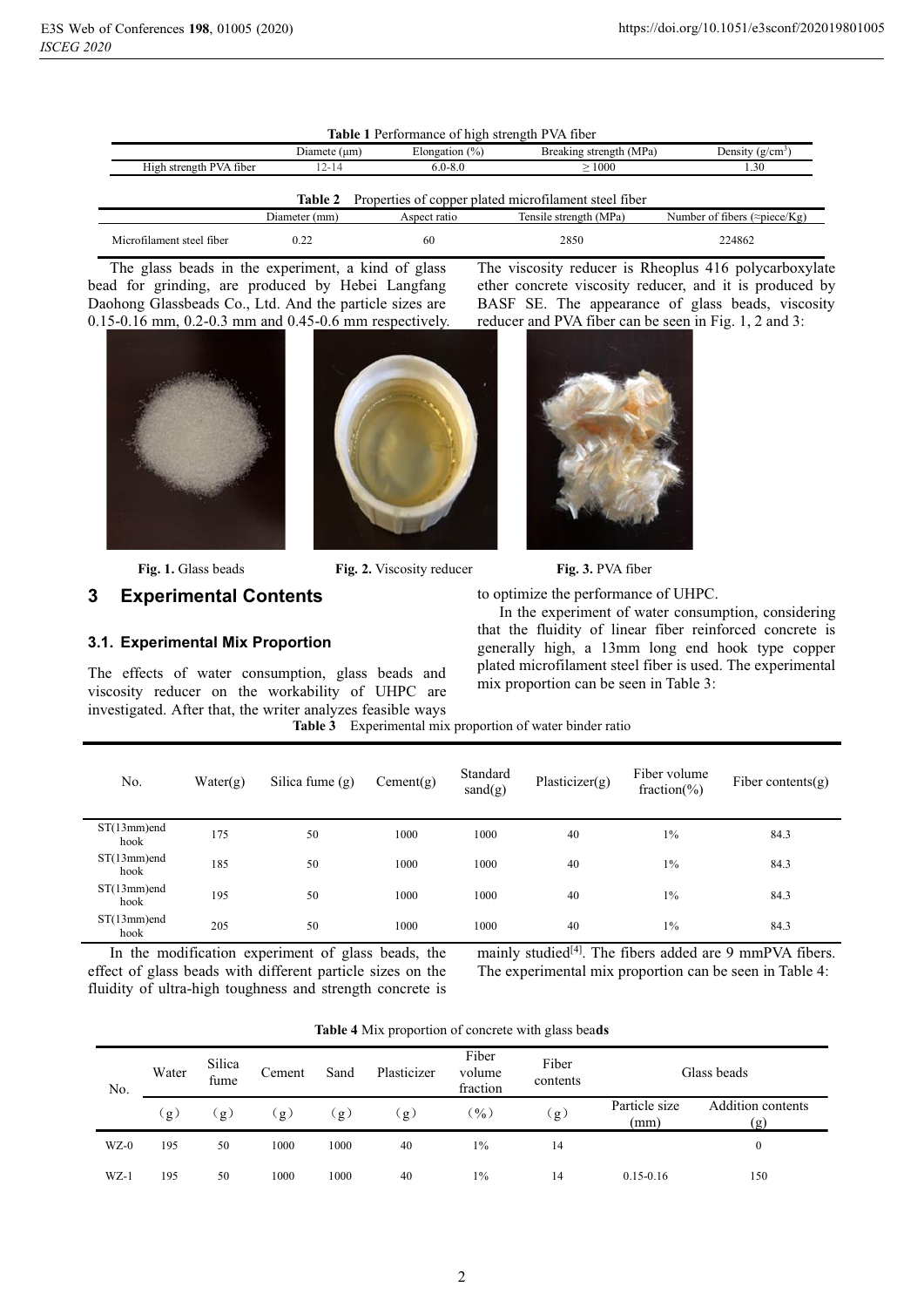| $WZ-2$ | 195 | 50 | 1000 | 1000 | 40 | $1\%$ | 14 | $0.2 - 0.3$  | 150 |
|--------|-----|----|------|------|----|-------|----|--------------|-----|
| $WZ-3$ | 195 | 50 | 1000 | 1000 | 40 | $1\%$ | 14 | $0.45 - 0.6$ | 150 |

In the experiment of viscosity reducer modification, the effect of typical viscosity reducer with different contents on the fluidity of UHPC is mainly studied. The fibers are 9 mm pva fiber, and viscosity-reducer 416 is

added by 15%, 30% and 45% of the solid content of the admixture respectively. The experimental mix proportion can be seen in Table 5:

| No.    | Water | Silica<br>fume | Cement | Sand | Plasticizer | Fiber volume<br>fraction | Fiber<br>contents |                            | Viscosity reducer BASF416      |
|--------|-------|----------------|--------|------|-------------|--------------------------|-------------------|----------------------------|--------------------------------|
|        | (g)   | (g)            | (g)    | (g)  | (g)         | $(\%)$                   | (g)               | Contents ratio<br>in solid | <b>Addition contents</b><br>g. |
| $JN-0$ | 195   | 50             | 1000   | 1000 | 40          | $1\%$                    | 14                | $\Omega$                   | 0                              |
| JN-1   | 195   | 50             | 1000   | 1000 | 40          | $1\%$                    | 14                | 15%                        | 50                             |
| $JN-2$ | 195   | 50             | 1000   | 1000 | 40          | $1\%$                    | 14                | 30%                        | 50                             |
| $JN-3$ | 195   | 50             | 1000   | 1000 | 40          | $1\%$                    | 14                | 45%                        | 50                             |

**Table 5** Mix proportion of concrete mixed with viscosity reducer

#### **3.2. Preparation of Ultra High Performance Co ncrete**

(1) According to the experimental mix proportion, weigh the raw materials, then pour the cement, silica fume and standard sand into the mortar mixer, and dry mix for 3-5 minutes (without water) until they are smooth.

(2) During the mixing, slowly add the mixing water and plasticizer, and stir them for 3-5 minutes until the mixture flows.

(3) Keeping the mixer on. During the process, put in fibers in batches, and mix well.

(4) After shaping the mixture, and vibrating and compacting it with cement mortar vibration table, then moved it into the curing box  $(20 \pm 2)$  °C.

#### **3.3. Test Methods for Ultra High Performance Concrete**

(1) Fluidity of mortar: Referring to GB/T2419-2005 Text Method for Fluidity of Cement Mortar.

(2) Bending strength and compression strength: Referring to GB/T 17671 —1999 Method of testing cements--Determination of strength. The bending strength test is conducted for the sample first, and then the compressive strength test is conducted for each section after fracture.

# **4 Research on the Influence of Water Binder Ratio on the Performance of Concrete with Ultra High Toughness and Strength**

The flow performance and mechanical properties of UHPC with different water consumption are shown in Table 6:

**Table 6** Flow performance and mechanical properties of

concrete with different water binder ratios

| Water          | Fluidity | 1d bending     | 1d compressive |
|----------------|----------|----------------|----------------|
| Consumption(g) | (mm)     | strength (MPa) | strength (MPa) |

| 175 | 147 | 4.6  | 11.6 |
|-----|-----|------|------|
| 185 | 215 | 12.7 | 43.2 |
| 195 | 225 | 14.0 | 45.3 |
| 205 | 280 | 2.1  | 5.3  |

The influence of water consumption on the flow performance of UFPC can be seen in Figure 4:



**Fig. 4.** Influence law of water consumption on flow

performance of concrete

The influence of water consumption on the flow performance of UHPC can be seen in Fig. 5 and Fig. 6:

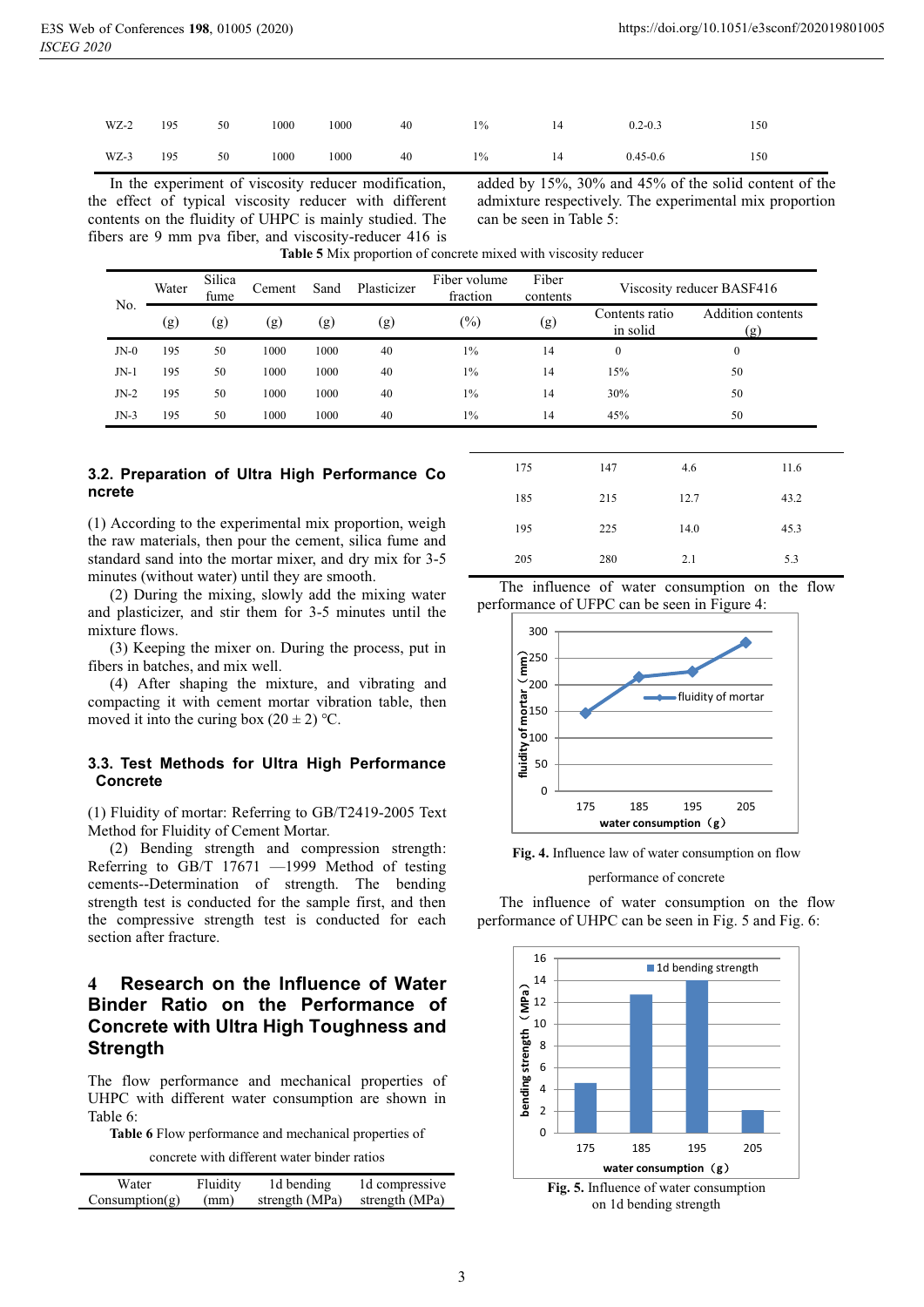

**Fig. 6.** Influence of water consumption

#### on 1d compressive strength

As can be seen from the above figures, with the increase of water content in UHPC, the fluidity of the concrete presents an obvious increasing trend. Although the fluidity of concrete presents an increasing trend, from the perspective of mechanical properties, the bending strength and compressive strength both show a trend of increasing first and then decreasing, and the peak value is more obvious. When there exists little moisture, most of the cement in the concrete does not participate in the hydration reaction, and the hydration part is discontinuous, which is the main reason for the low strength. When the water consumption reaches 205 g, the mechanical properties of concrete show a significant decline. This is related to the larger dispersion of cement and the longer setting time after the addition of excess water. Excess water will seriously affect the strength of UHPC in the early stage.

# **5 Research on the Influence of Glass Beads on the Performance of Ultra High Performance Concrete**

The variation law of various properties about UHPC with different particle sizes of glass beads can be shown in Table 7:

**Table 7** Performance of Concrete with the Addition of Glass

|        |                  | <b>Beads</b>                |                                 |
|--------|------------------|-----------------------------|---------------------------------|
| No.    | Fluidity<br>(mm) | 1d bending<br>strength(MPa) | 1d compressive<br>strength(MPa) |
| $WZ-0$ | 125.5            | 9.3                         | 62.3                            |
| WZ-1   | 120              | 8.6                         | 58.8                            |
| WZ-2   | 130              | 8.5                         | 57.0                            |
| $WZ-3$ | 130              | 8.7                         | 50.3                            |

The influence of the particle size of glass beads on the fluidity of UHPC is shown in Figure 7:



**Fig. 7.** Variation of mortar fluidity with the particle size of glass

beads

The influence of the different particle sizes of glass beads on the mechanical properties of UHPC can be seen in Fig. 8 and Fig. 9:



**Fig. 8.** Variation of bending strength with the diameter of glass beads



**Fig.9.** Variation of compressive strength with particle size of

#### glass beads

It can be seen from the above information that after adding glass beads into UHPC, the flow performance of concrete increases slightly when the particle size of glass beads is relatively large, but the improvement is not obvious, and the concrete is in a relatively loose state. After the addition of glass beads, the mechanical properties of concrete decrease, while the bending strength decrease significantly, which indicate that glass beads produce great influence on the bending and tensile properties of concrete. The glass beads are spherical, and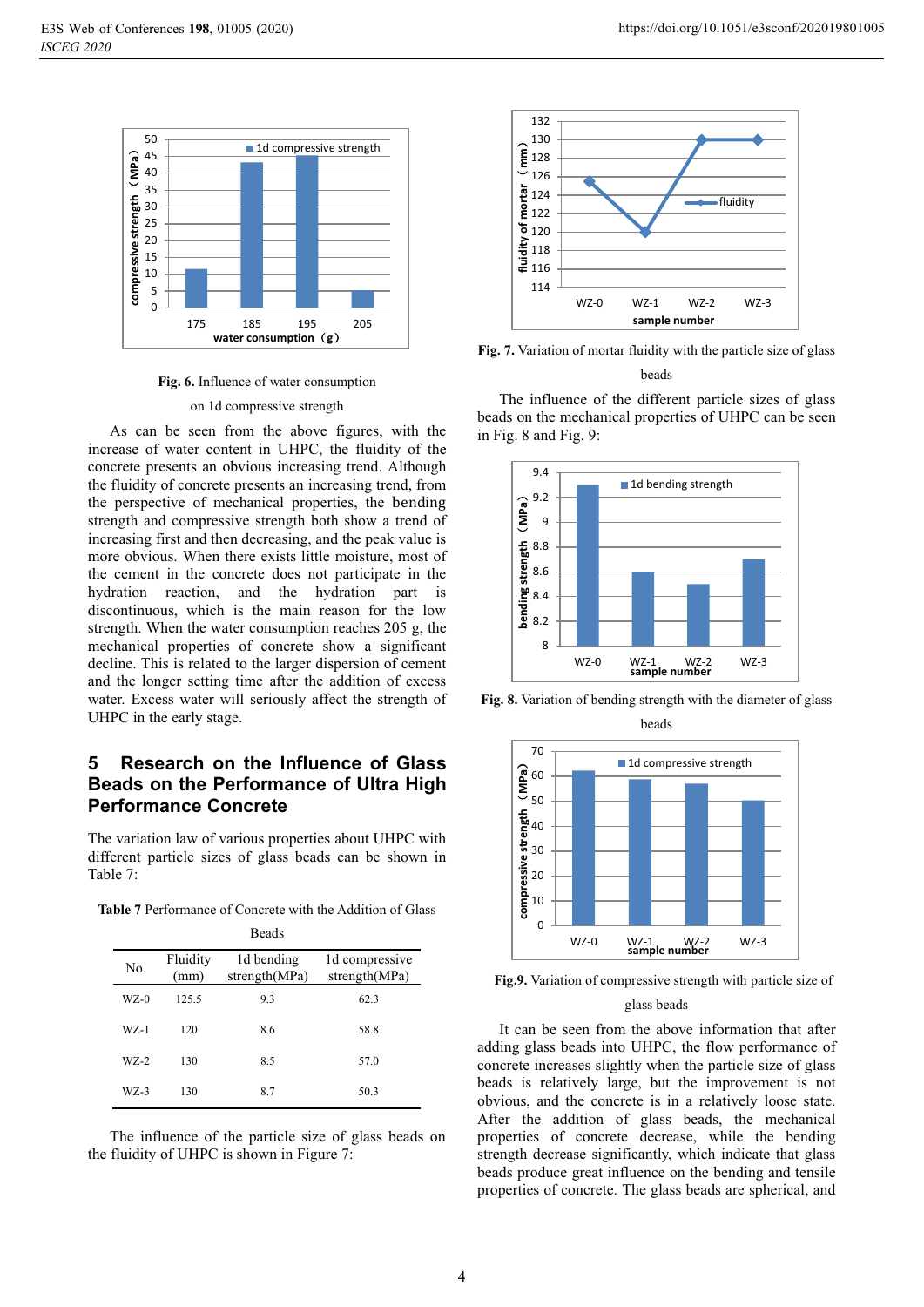no obvious displacement occurs under vertical pressure load, so they have little effect on the compressive strength of concrete. When the concrete is subjected to shear load, the glass beads in the shear stress concentration area are easy to rotate or displace and embed into the micro cracks of concrete, which is also the main reason for the obvious decline of bending and tensile properties.

# **6 Study on the Influence of Viscosit y Reducing Superplasticizer on the P erformance of Ultra High Performance Concrete**

The variation of the properties of UHPC with the addition of viscosity reducer can be seen in Table 8:

| <b>Table 8</b> Performance of concrete with viscosity reducer |  |  |  |  |
|---------------------------------------------------------------|--|--|--|--|
|---------------------------------------------------------------|--|--|--|--|

| No.    | Fluidity<br>(mm) | 1d bending<br>strength(MPa) | 1d compressive<br>strength(MPa) |
|--------|------------------|-----------------------------|---------------------------------|
| $JN=0$ | 12,              | 9.3                         | $\zeta$ 2.3                     |
| $JN-1$ | $11\zeta$        | 9.4                         | 48.1                            |
| $IN-2$ | $12\zeta$        | 7.4                         | $35$ . 7                        |
| $IN-3$ | 130              | 7.7                         | 33.1                            |

The influence of viscosity reducer content on the flow performance of UHPC is shown in Figure 10:



**Fig. 10.** Variation law of mortar fluidity with the content of

#### viscosity reducer

The influence of viscosity reducer content on the mechanical properties of UHPC can be seen in Fig. 11 and Fig. 12:



**Fig.11.** Variation of bending strength with changing

viscosity reducer content



**Fig. 12.** Variation of compressive strength with changing

#### viscosity reducer content

Based on the above information, we can see that with the increase of viscosity reducer, the viscosity of concrete decreases, but the increase of fluidity is not obvious, which indicates that the addition of organic fiber has a great impact on the fluidity of concrete, and the slight reduction of concrete viscosity is not enough to change the overall flow performance. From the perspective of mechanical properties, the increase of viscosity reducer has no obvious effect on the bending performance of concrete, but has a more obvious impact on the compressive performance, which should be related to the retarder contained in the viscosity reducer<sup>[5]</sup>.

# **7 Conclusions**

(1) UHPC is very sensitive to water consumption, so the best water consumption should be determined through the experiment. If the water consumption is too low, the hydration reaction will not be complete, and the strength will be low; if the water consumption is too high, the setting speed of cement will be slow, and it cannot be hardened.

(2) Glass beads and polymer viscosity reducer can slightly improve the fluidity of concrete, but the addition of glass beads has a greater impact on its bending toughness. Polymer viscosity reducer contains retarding components, which will have adverse effects on the compressive strength of concrete.

(3) At present, regulating water consumption is still the main method to control the fluidity of UHPC. Therefore, to ensure the quality of concrete, accurate and